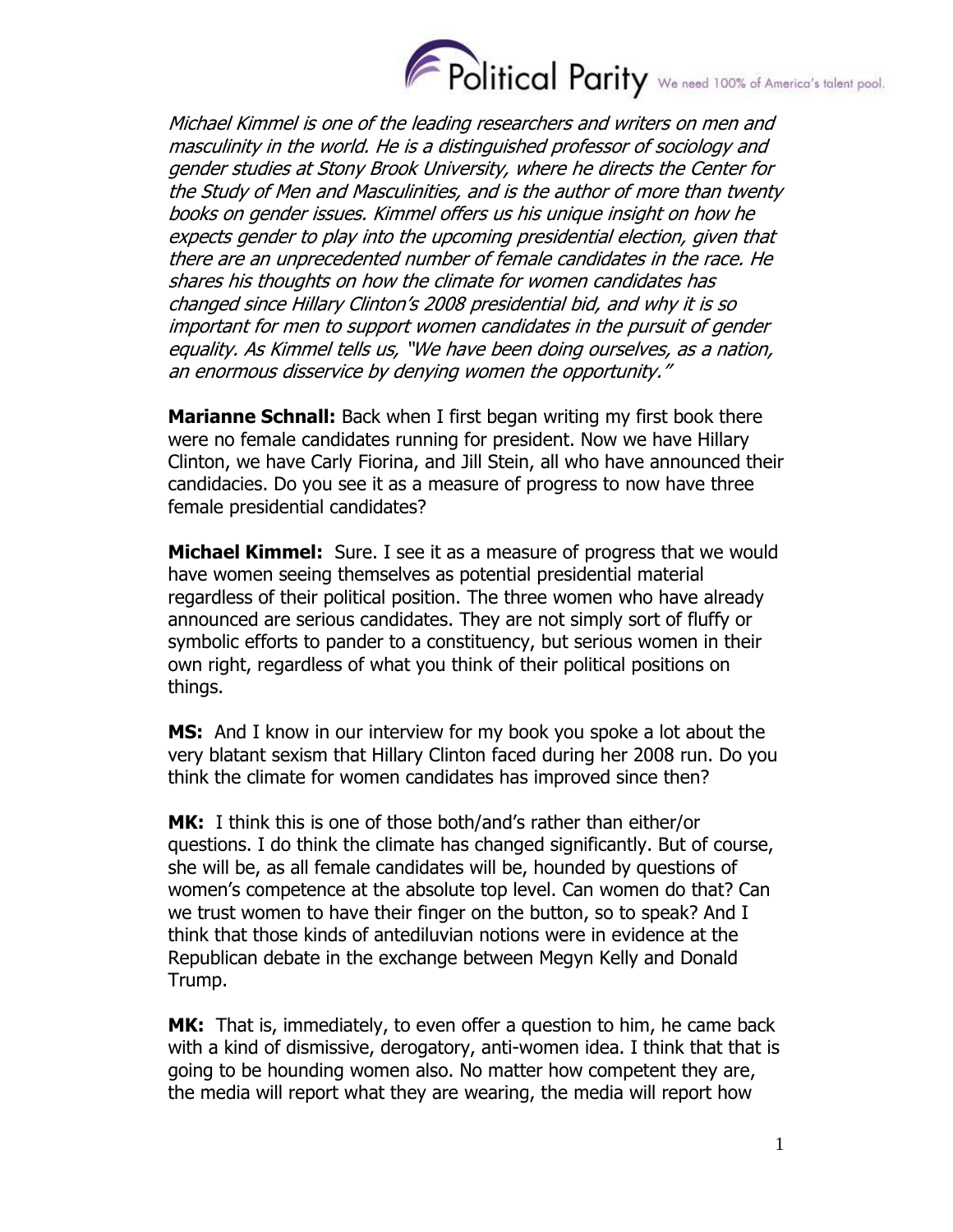

they are doing their hair, whether or not they are wearing a lot of makeup. I mean, all of these will be part of the conversation.

On the other side, though, I think that Hillary Clinton particularly is actually going to gear her campaign in large part to middle class women as her natural constituency.

**MS:** And do you also think that there's less tolerance for sexist treatment of female leaders, female presidential candidates? Do you think that we are seeing more of a pushback and a sort of protest when this happens?

**MK:** Well, one of the biggest differences between the last two campaigns and now is the ubiquity and centrality of social media in the construction of the public conversation. So when something like this happens, the media universe explodes. And that was not the case before. Or if it did explode before, it didn't have nearly the kind of constant, revelatory power that it has today. I think that will be significant.

When, and it's inevitable, people respond with kind of sexist comments, the Twitter-verse is going to explode. There will be tons and tons of outcry against it. So I think candidates are going to be under much greater scrutiny for the kinds of statements that they will make about women.

**MS:** And apart from what you think of these particular candidates, so individual from that – a female president would be a huge milestone for women. But do you get the sense men would be excited to see a woman president as well? What is your sense of how men feel about supporting a female candidate?

**MK:** I think that men won't feel emotionally like, "Oh, what a great moment for women." I think most men's response will be, "We picked the best person for this job, and she happened to have been a woman. And well, that's the world we live in. The best person might be a woman." I think we're going to take it far more in stride.

On the other hand I don't think there will be the kind of emotional welling up of tears and excitement, that "Oh, my God, we elected a woman," in the same way that there was for the election of Obama.

**MS:** That interesting. Do you have a sense of why that is?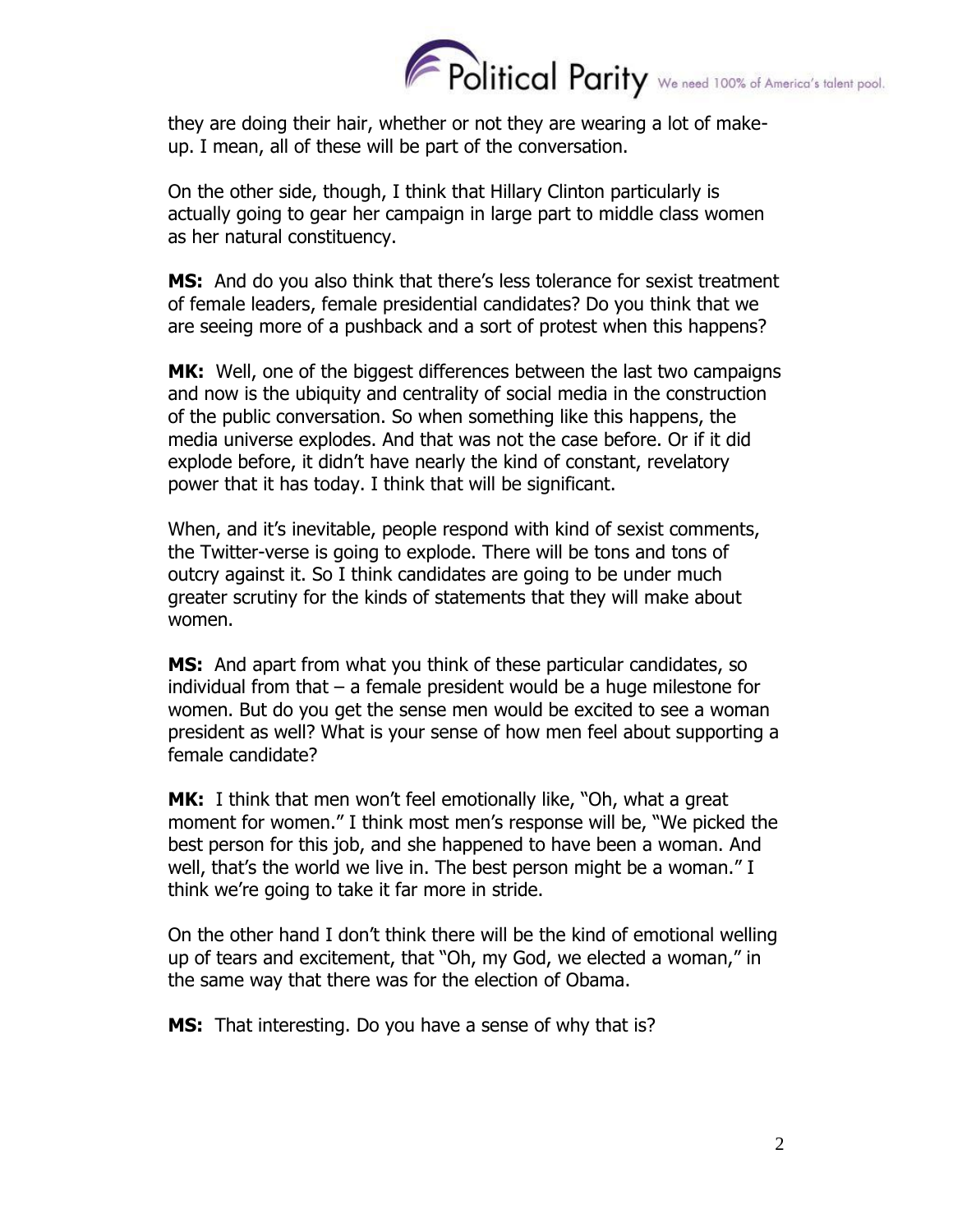

**MK:** I think that we don't feel sexism in the same way as we understand racism. And so, we won't see it as much as a victory for a class. We'll see it as a victory for the best person.

**MS:** Yeah, that's really interesting. Now, there is a lot of discussion about how important electing a woman is as this powerful symbol for girls. But do you think it would change boys' perceptions of women to have a female president?

**MK:** Yes, absolutely. You know, this is the motto of Gina Davis' See Jane organization. You know, "if you can see it, you can be it." I think when you have the opportunity to see serious women running for the highest office in the land, young girls are going to say, "Wow! I could do that. I want to be president." But young boys will also see it as a matter of course. So it won't be a surprise to them. They won't have the debates in their middles schools about whether a girl could be president of the eighth grade. They won't have those kinds of conversations any longer.

So, yes, I do think so. I think the more women that we see in these symbolically and, obviously, really important positions, the easier it is to accept more of them.

**MS:** And there are many wonderful men like you that have felt personally inspired to support women's causes in so many important ways. But do you think men have any kind of responsibility to advocate for women's parity in politics and equality in general?

**MK:** I think most men who will support one of these women will tell you, "I am not supporting her because she is a woman. I'm supporting her because she is the best person for the job." However, I read that as relatively good news. Because they are also not going to say, "I am supporting her in spite of the fact that she is a woman." Right?

So there's three positions you can take. I think it is important symbolically to advocate for women because they're women. We've been denying these opportunities to half the population for such a long time. So, because they're women, I do think it's important. But I think most men will tell you, "It's not relevant to me if she's a woman. What's relevant to me is she has the best experience. She has the best ideas," etcetera. And what will be nice to not hear is, "Well, I support her in spite of the fact that she's a woman."

**MS:** What can men do to be allies to women in supporting the advancement of women's leadership? What suggestions do you have for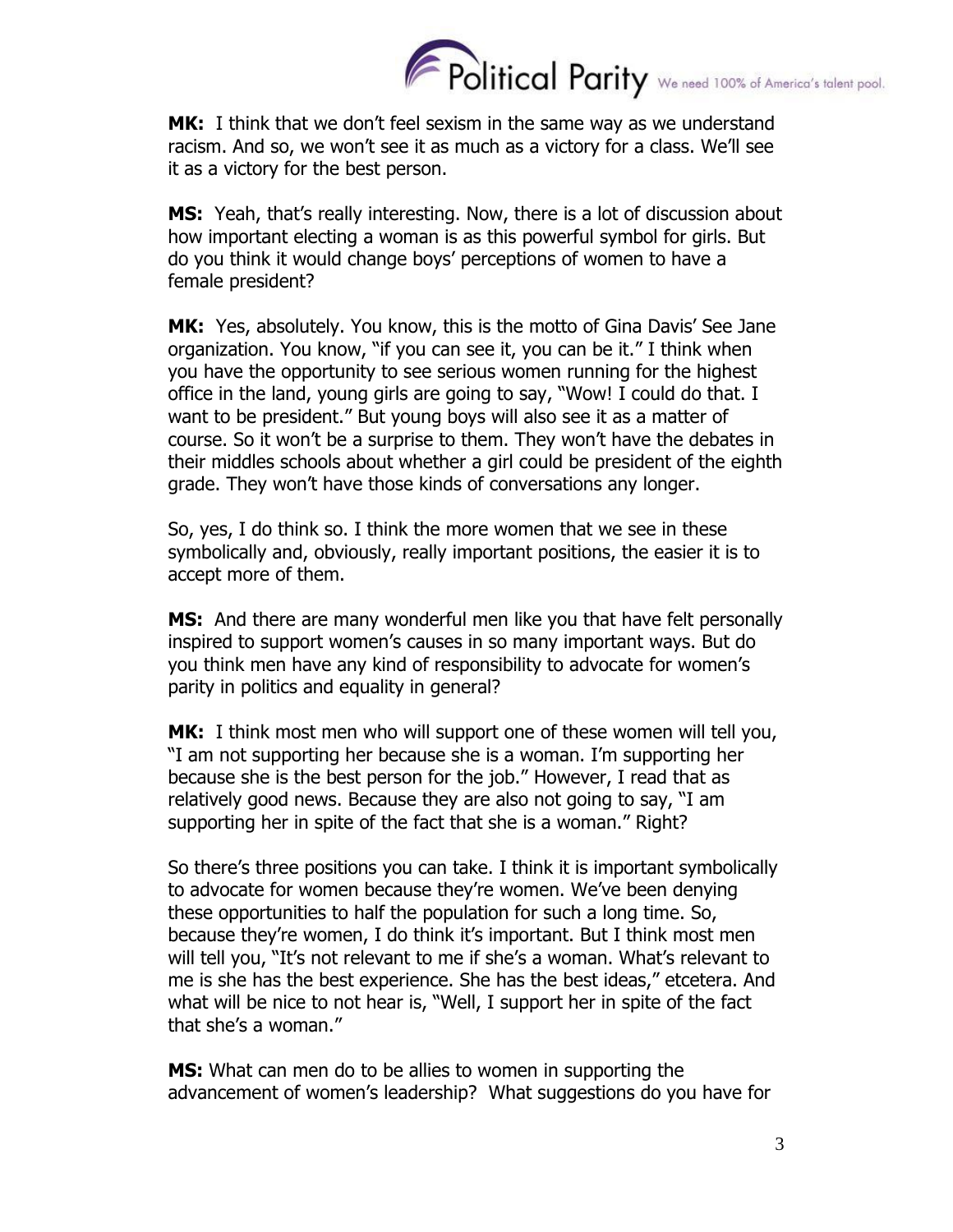

men, advocates looking to get involved, without being part of a community, particularly communities of color. What role to you think men can play?

**MK:** Well, it seems to me that what we can do is we can say that we support women candidates because we think that they can do the best job. It's not simply that we're doing it because they are women. We are doing it because finally the blindfold is off. We haven't seen women's competencies. We've denied women the opportunity to show how competent they are. So what's exciting about the possibility of supporting women is to make the case that this is really about content and not form.

This is about these women have the best ideas and the best policies and the most experience, and they are clearly the most qualified to lead our country. And we have been doing ourselves, as a nation, an enormous disservice by denying women the opportunity that other countries have figured out how to do. That we have been denying ourselves these opportunities for such a long time that we haven't even known that we've been, like, trying to run with one foot.

**MS:** During the interviews for my book and finding out about all of the psychological, cultural, structural obstacles that are holding women back in leadership, one of the most common themes that I heard was how hard it is for women to balance work and family—particularly being a female politician in Washington—and how, as Cheryl Sandberg told me, "We can't have equality in the workplace until we have equality in the home." So how do you see that role in terms of men's role in starting to share in some of those responsibilities to help pave the way for more women leaders?

**MK:** I think that because they are women, women will be asked the questions that we very frequently exempt male politicians from. We will ask them questions about balancing work and family. We will ask them questions about parental leave. So these are seen, wrongly in my view, as women's issues. Of course balancing work and family is not a woman's issue. It is a parent's issue. And many men are parents. So we will want to think about them.

It seems to me that it will also put pressure on male politicians to start to answer those kinds of questions. So I would amend what Cheryl Sandberg said. Yes, of course, we can't have equality in the public sphere until we also have equality in the private sphere. But we can't begin the conversation about quality in the private sphere until we get male leaders to start seeing these as their issues as well.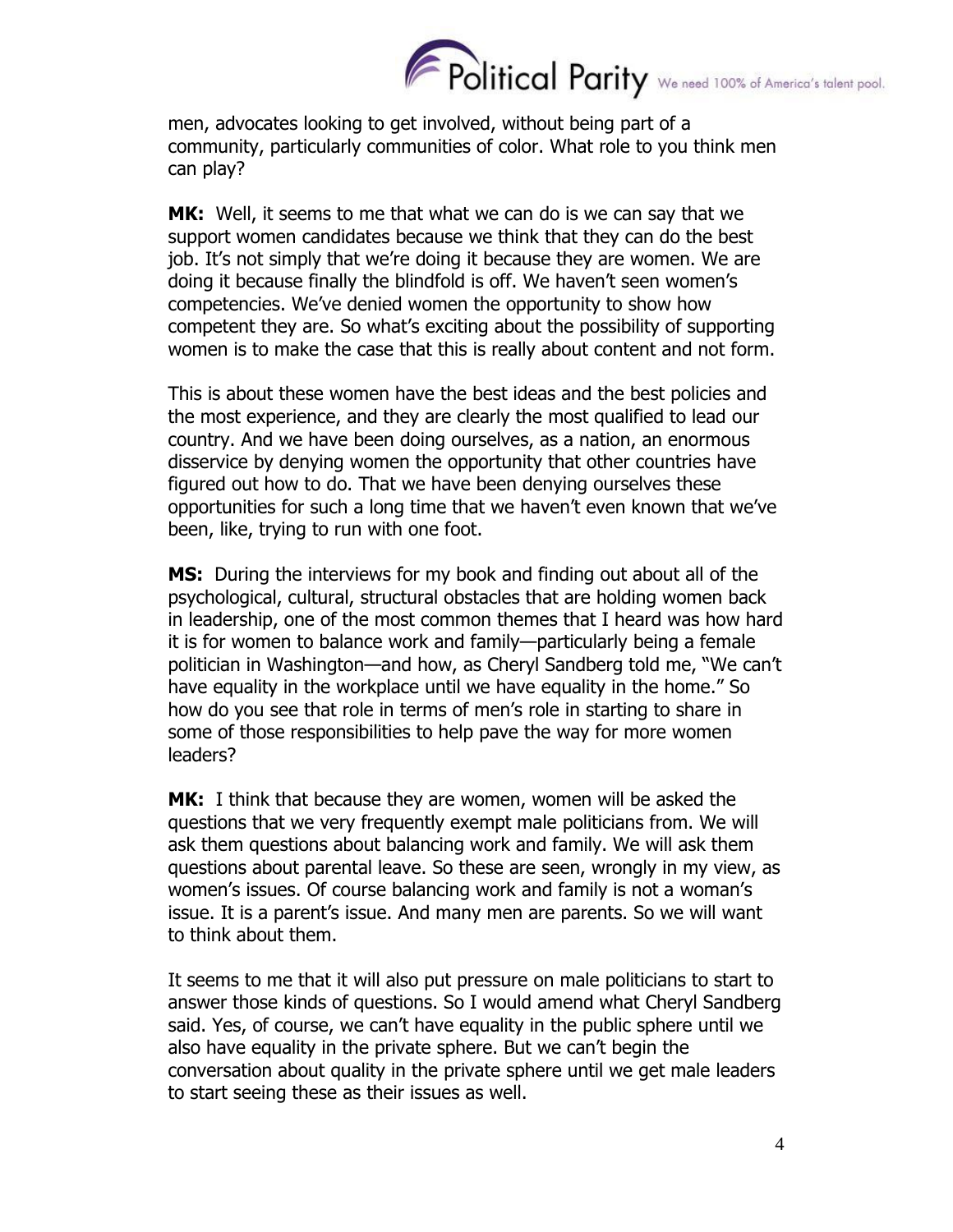

**MS:** I completely agree with that. Now, I asked you before about what men can do to be allies to women in supporting the advancement of women's leadership. But what advice do you have for women leaders looking to engage and activate male allies in their work?

**MK:** Here's the dilemma I suspect for women candidates. It's a very fine line—and this is true of all women seeking leadership positions in organizations, whether they are the government, a corporation, a university—is balancing the line between I'm a woman and I'm competent—because for so long the competence and the ambition has been coded as male. So it seems to me that women's advocates need to say, "You need to look at the content here. You need look at what my positions are, what my views are, what my values are and make a decision based on that." Now that's the "denial of gender." Like, don't look at my gender. Just look at my content.

And it is equally true that because I'm a woman I represent, symbolically, in the eyes of people's culture and consciousness. I represent a new vision of how to run a society. Let me go back. To the extent to which you believe that women and men are similar, there should be no gender component in your voting. It should simply be based on who has the best ideas. To the extent to which you believe that women and men are fundamentally different, then it's about time that we had a woman. Right?

So either way you want to go—want to say women and men are basically the same? Fine, then look at what I have to offer. To the extent to which you think women and men are fundamentally different, then the qualities that we want in a leader happen to be embodied by women.

**MS:** And some skeptics of the impacts of increased women's political leadership argue that women in power may adopt the same behaviors as their male counterparts. How do you think we can create space for new leadership styles rather than having women leaders feel the pressure to sort of conform to traditional leadership norms that may not be as authentic to them? Like what are some key ingredients necessary for making room for that type of authentic leadership?

**MK:** Very often, I begin my classes on gender by asking my students about their beliefs about essential differences, because the fallback position in the United States is that women and men are fundamentally different. So I ask them, how are they different? Everybody believes they are completely different, Mars and Venus, all that. How are they different? "Well," they say, "You know, testosterone. Men are just so much more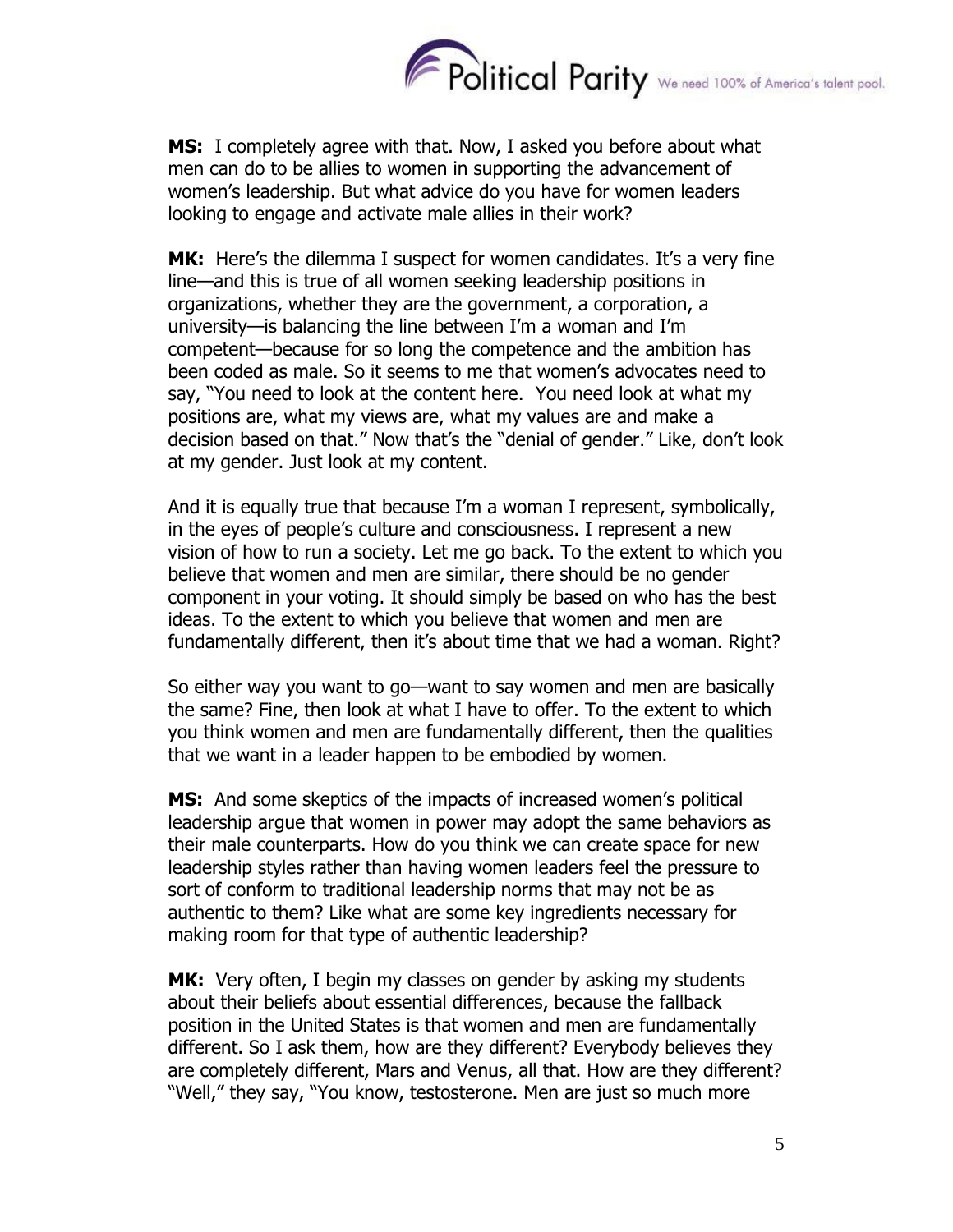

violent, so much more aggressive, etcetera. So women and men are completely different because testosterone, men are aggressive," etcetera. That's what they say.

So then I say, "Okay. Now I want to explore that essentialism. I want to explore the fact that you think women and men are so different. So since you believe that women and men are so completely different, if you woke up tomorrow morning and every single political leader at the national, international, local, state level was a woman, would you sleep better at night?" And they say, "No." And I say, "Well, why not? Men are so much more aggressive, testosterone, violence, blah blah blah. You just told me that. So why wouldn't you sleep better?" "Oh," they say, "You know, once a woman is in that position, the position demands that she be really, really aggressive. You know, Indira Gandhi, Golda Meir, Margaret Thatcher. See?"

And so my position on this is that my students and I believe American essentialism, this Mars and Venus, is actually quite soft. They actually don't believe it. They actually believe that the position will determine the kind of behaviors that are associated with the position. And that anyone, male or female, who occupies those positions will have to embody those characteristics.

I think it's a little bit of both.

**MS:** I totally agree with you there. Now, in terms of the sort of gender stereotypes that impact men leaders as well, do you think that having more women leaders in power and having leadership modeled differently – will that benefit the constrictive gender norms that male leaders may feel as well to do leadership in a certain way and maybe embrace different types of qualities?

**MK:** I suspect in the long run that that's inevitable. But I also suspect that in the short run men will then be afraid that some of their behaviors might be unfavorably compared to women's: "Ah. You're behaving just like so and so." You know, it's possible. But in the long run, of course, that's true. The question about gender quality is never about whether or not we are going to de-gender people. The question about gender equality is: are we going to de-gender those traits and attitudes that we erroneously attribute to gender.

So we think that being kind, being loving, being nurturing are uniquely and biologically feminine, when in fact every parent can tell you that that's not true. But we believe that sort of thing. We believe that those things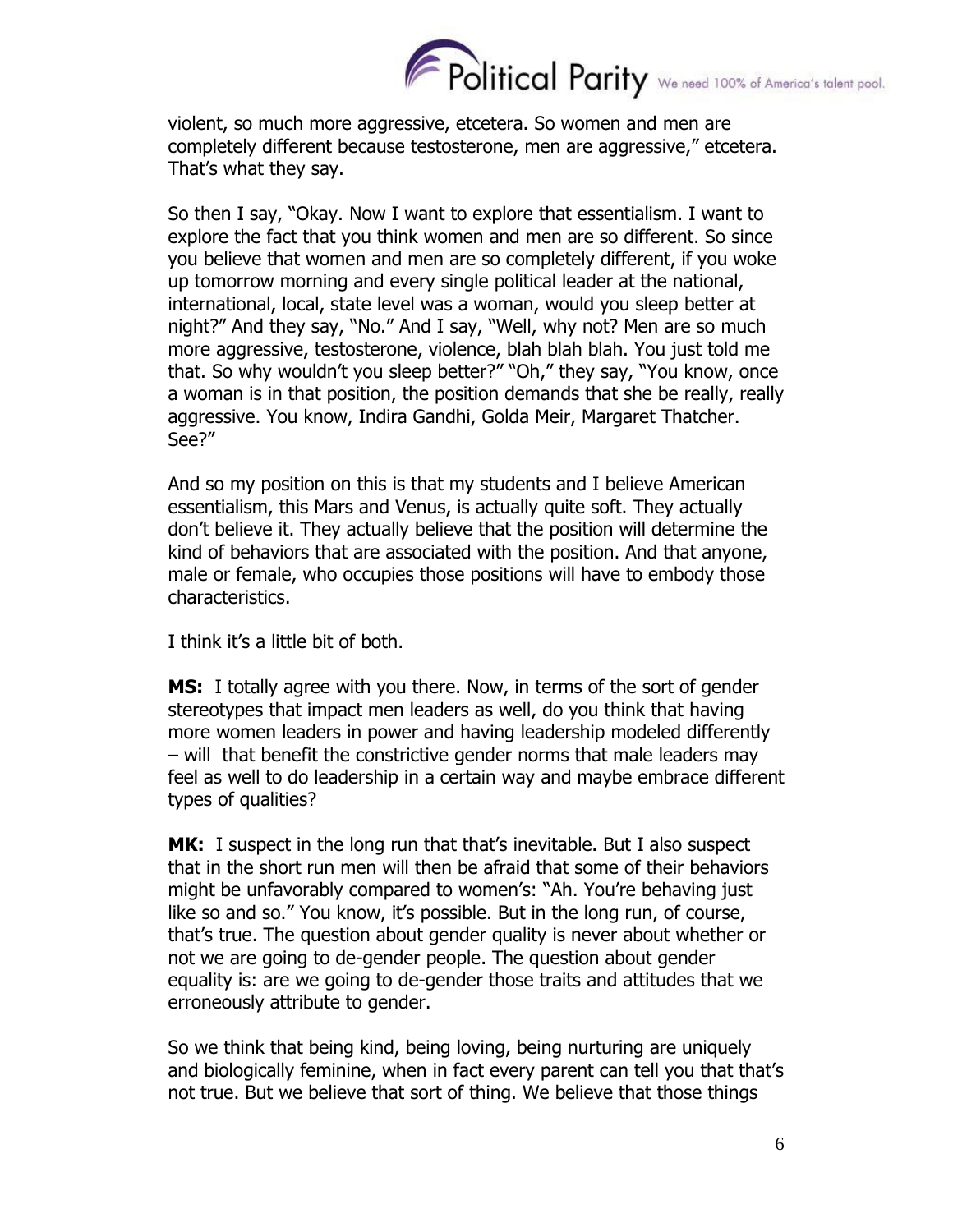

are inherently feminine, or that leadership and aggression and ambition and assertion, that these are fundamentally, characterologically masculine. So my feeling is that what women in office will do is they will further help us de-gender those traits without de-gendering the people.

**MS:** I agree with you. That's fascinating. Now you and I are obviously working together with the Women and Men as Allies Initiative. And I know from many of my interviews and recent meetings I've been having: there's definitely this growing trend and interest of including men in feminist work and work towards equality and in women's causes, whether it's having a man on a panel. And this reframing that these aren't women's issues, that these are human issues. Do you see a sort of positive trend, in terms of the work that you're doing, of just men's interest in becoming allies and being involved?

**MK:** I think most of the inclusion of men is coming without a great, ideological fanfare. I think most men are simply far more comfortable with greater gender equality than their parents' generation. I think most us are comfortable with the idea that we no longer live in the world of Don Draper. And that to live in the world would actually be sort of unhappy. I don't see this being done with great ideological fanfare.

On the other hand, it is true that within the feminist movement, there has been both a recognition that if we want to fully empower women and girls, we have to engage boys and men. And there has been some question, legitimately, about whether engaging boys and men is feminist women's responsibility or whether men need to step up and start doing that work themselves.

I, of course, subscribe to the idea that this is our responsibility, it's our job to do this, that that's kind of the mission of what men who are trying to support gender equality, that is what we're basically trying to do.

**MS:** And where do you see the most important focus for creating culture change, because so much of this is related to influences in our culture. Is it in education? Is it in media? Is it in parenting? Is it everything? Where do you see the most important places to focus on for creating change that would support women's equality and women's leadership?

**MK:** I don't know. I mean I suspect I'm a carrot and stick rep person. I think part of the work has to be to make it impossible for us to continue to do what we used to do as a matter of course. So strong laws preventing discrimination, harassment, rape, sexual assault, all of those things are vitally important. Of course we have to have them. We can't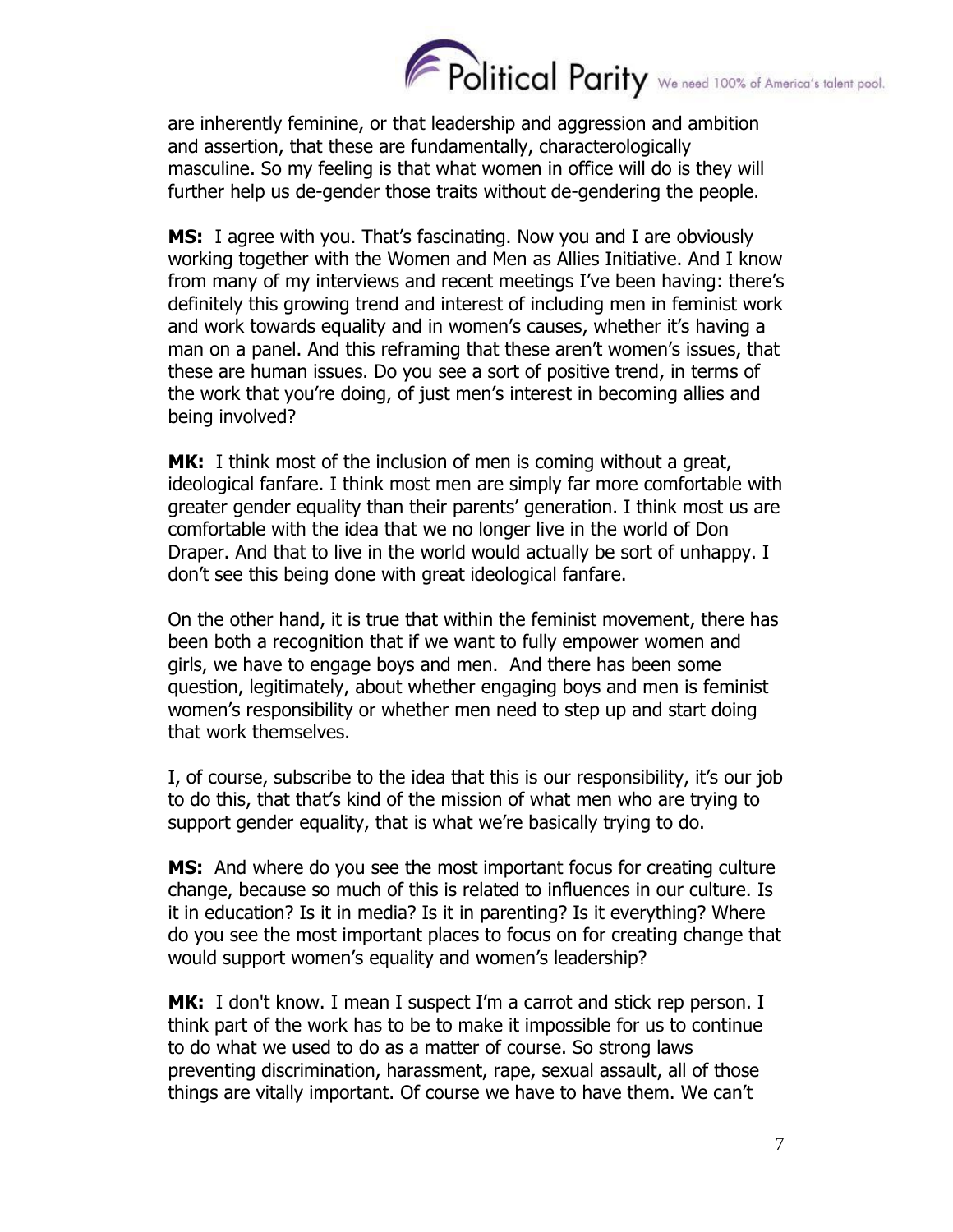

continue to struggle without them. One the other hand, they are not sufficient. They won't, by themselves change people's attitudes and behaviors. They will simply punish people for having the wrong attitudes and behaviors.

So, of course, we also have to be engaging at all levels. So that's the carrot part. We have to make the case to men that gender equality is in their interest, as men. I don't think that's hard to do but that is sort of the work that I've carved out for myself, is to figure out ways to make the case to men that gender equality is in their interest.

**MS:** And I know that this is a very broad question so probably hard to answer simply, but what are some of those examples? How does gender equality benefit men?

**MK:** Well, gender equality benefits countries. Those countries that are more gender equal rate the highest on the happiness scale. Gender equality is good for companies, for corporations. Those companies that are most gender equal seem to be extremely profitable. They have much lower labor costs because people don't leave the company that often. They have higher work productivity, job satisfaction. And, of course, in our relationships, the more gender equal our relationships the happier women are, the happier men are, and the happier their kids are.

And you can't tell me that you can't talk to men about supporting their children. Of course, they want to do that. So this is a way to suggest, this is exactly how you can support your children.

**MS:** And where does your passion for advocating for this work come from? Because you are certainly one of the most active, articulate spokespeople and activists on all of these issues and have been doing this for a long time. Where does that well of passion come from for doing the work that you're doing right now?

**MK:** There's nothing mysterious about it. There's nothing particular about me. I'm the son of a woman. I'm the brother of a woman. I'm the husband of a woman. Many of my friends are women. And, of course, you know, I love them. I want them to have great lives. I want them to have every opportunity that I've had, that anybody should had. It's not really mysterious. I mean the real question has never been to me: "what would make me special in doing this?" It's: "how come this isn't so intuitively obvious to everyone?"